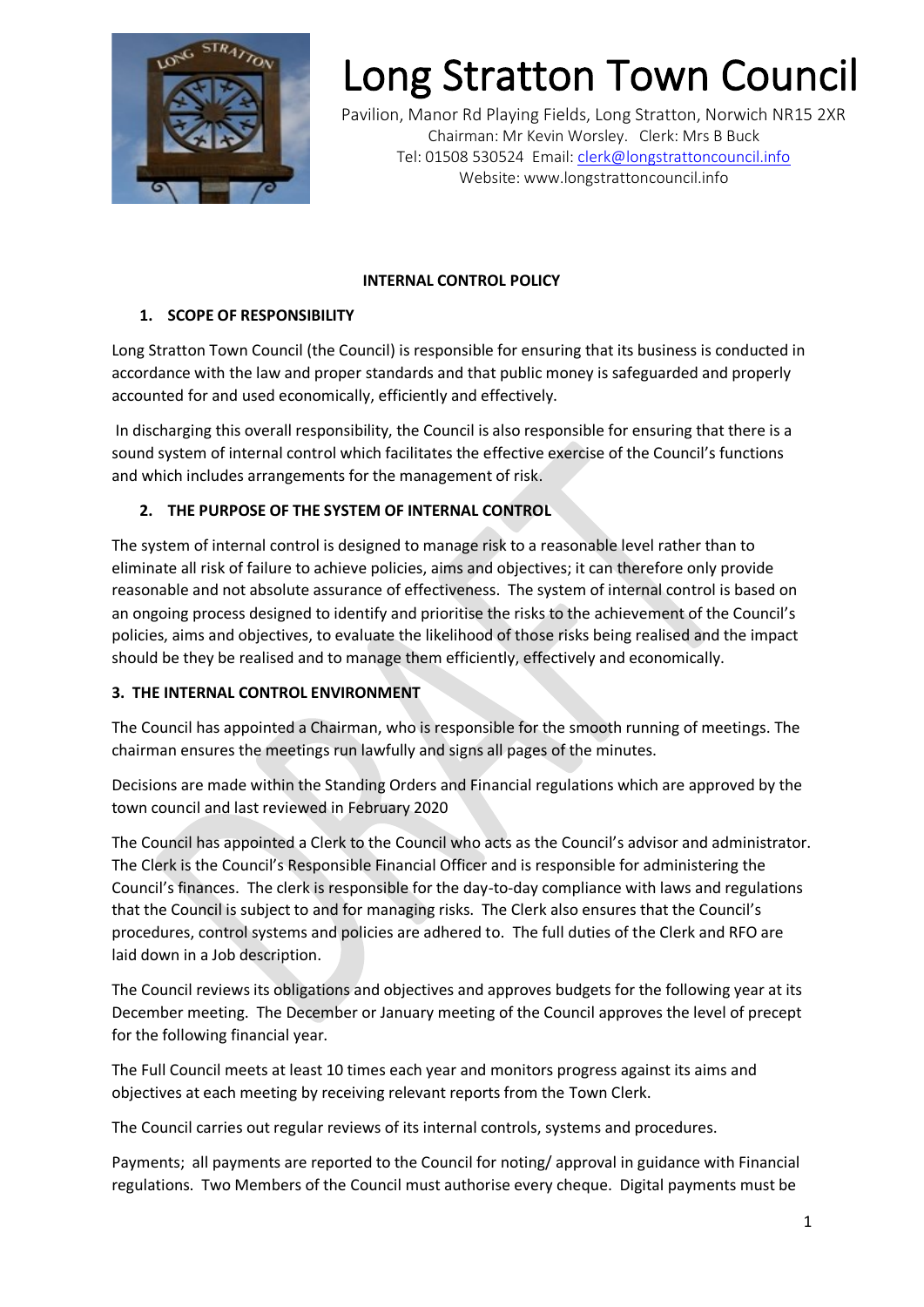

# Long Stratton Town Council

Pavilion, Manor Rd Playing Fields, Long Stratton, Norwich NR15 2XR Chairman: Mr Kevin Worsley. Clerk: Mrs B Buck Tel: 01508 530524 Email: [clerk@longstrattoncouncil.info](mailto:clerk@longstrattoncouncil.info) Website: www.longstrattoncouncil.info

input by the RFO and authorised by Two signatories. Invoices are checked by the clerk and signed by both signatories.

Risk Assessments/Risk Management: The council carries out regular risk assessments in respect of actions and regularly reviews its systems and controls.

Internal Audit: The Council has appointed an Independent Internal Auditor who reports to the Council on the adequacy of its:

- ➢ Records,
- ➢ Procedures,
- ➢ Systems,
- ➢ Internal Control,
- $\triangleright$  Regulations,
- $\triangleright$  Risk Management and Reviews

The Council carries out an annual review of the effectiveness of its system of internal audit.

External Audit: The Council's External Auditors, (PKF Littlejohn) submit an annual Certificate of Audit, which is presented to the Council for display.

#### **3. REVIEW OF EFFECTIVENESS**

The Council has responsibility for conducting an annual review of the effectiveness of the system of internal control. The review of the effectiveness of the system of internal control is informed by the work of:

- ➢ The full Council
- $\triangleright$  The Clerk to the Council/Responsible Financial Officer who has responsibility for the development and maintenance of the internal control environment and managing risks;
- $\triangleright$  The Independent Internal Auditor who reviews the Council's system of internal control;
- $\triangleright$  The Council's External auditors, who make the final check using the Annual Return, a form completed and signed by the Responsible Financial Officer, the Chairman and the Internal Auditor.
- $\triangleright$  The number of significant issues that are raised during the year.

#### **4. SIGNIFICANT INTERNAL CONTROL ISSUES**

To prevent significant internal control issues the following was put in place

- $\triangleright$  An accounts package was use to enable the accounts to be managed efficiently
- $\triangleright$  The bank signatories were increased.
- $\triangleright$  The Finance Committee will meet a minimum of 4 times per year where scrutiny of all matter financial will be scrutinised.